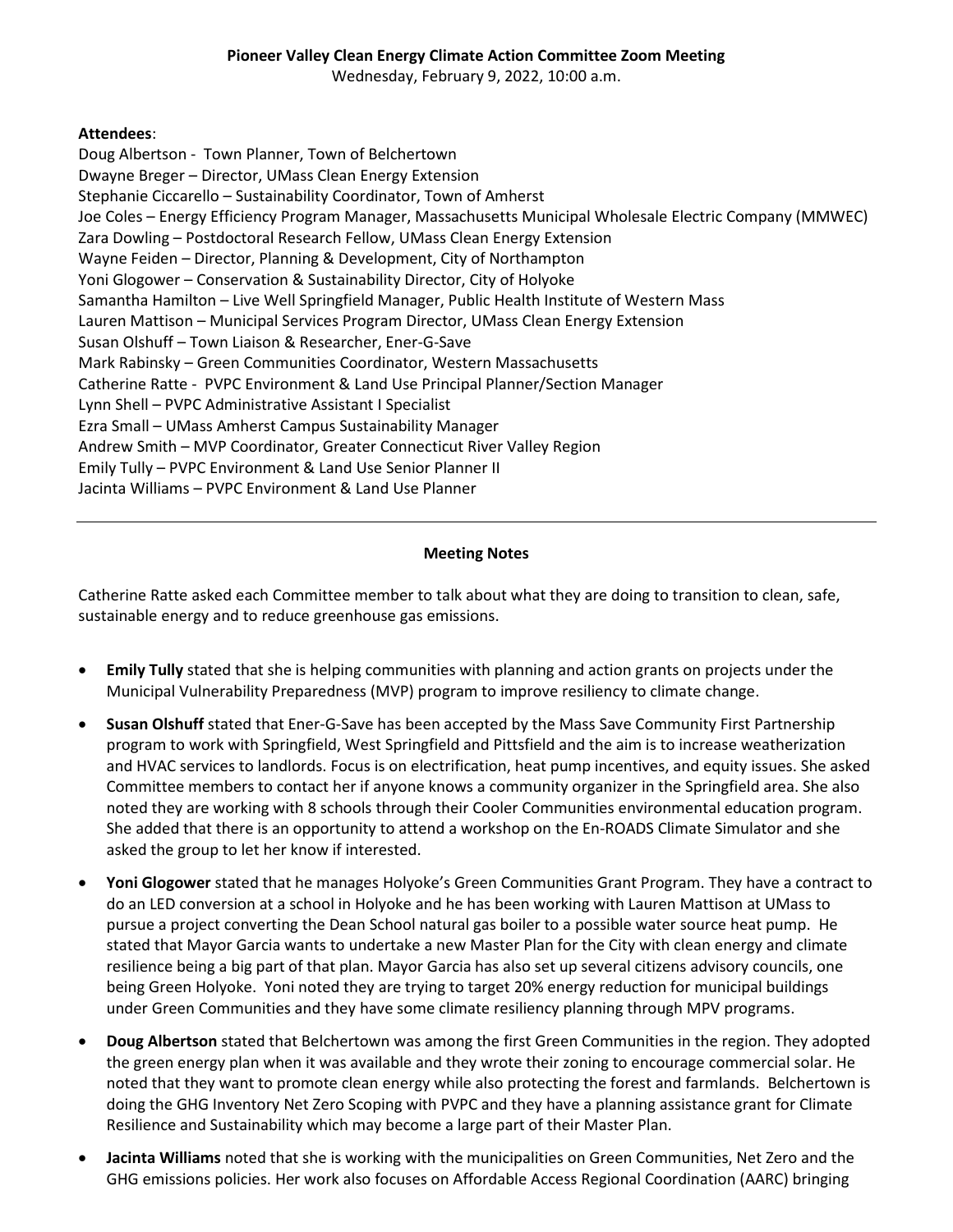clean energy to Springfield and trying to get as many residents as possible using Mass Save. Catherine noted that she will add everyone in this group to the mailing list for the AARC newsletter.

- **Lauren Mattison** stated that UMass Clean Energy Extension provides technical assistance to cities and towns. She also has been helping the Department of Energy Resources (DOER) with support for the web based tool, Mass Energy Insight. Catherine asked how communities can take advantage of UMass Clean Energy Corps. Lauren stated they have limited capacity. All projects are selected on a case-by-case basis and they are now looking at projects a year out. She noted they sometimes provide other types of technical assistance that might be available sooner, and they have a program that offers free in-depth energy assessments for water and waste water treatment facilities that have annual energy costs of at least \$100,000.
- **Samantha Hamilton** noted that she manages Live Well Springfield and she does Climate Justice Initiative work. They are currently advocating for two policies for the City of Springfield: Community Choice Energy; and Race and Health Equity Impact Assessment. Intention is to address race and health equity internally and externally in City government and to switch to CCE for the whole City of Springfield with residents having the option to opt out. She noted that she also works with Sarita Hudson on their clean air project and they are putting up localized air quality sensors throughout Springfield, Chicopee and Holyoke.
- **Andrew Smith** stated that the MVP Program recently closed out their Expression of Interest grant round preapplication process and they have over \$60 Million in grant interest. He noted there is a lot of interest in climate action and resilience plans. People are seeing the need to be proactive. He is seeing a greater increase in regional projects and people are thinking more broadly about how to survive and work together.
- **Dwayne Breger** stated that the UMass Clean Energy Extension has been supported by DOER and external grants. They provide services to municipalities and markets to help move clean energy forward with a large focus in western Massachusetts. They have been helping rural communities figure out how to better plan for solar development in our region and they are working on a planning toolkit to help municipalities.
- **Ezra Small** noted that he and Dwayne co-chaired the carbon mitigation planning effort for the UMass Campus. Since then they initiated a master planning process for the campus to talk about how to pay for the energy transition and how to implement the first phases of the plan. They are moving forward on a proof of concept design phase for low temperature hot water conversion from steam on a major part of campus that serves about 40 buildings. They are developing a living lab initiative on campus which includes different learning opportunities about energy transition and they are developing a website to communicate about their carbon mitigation planning. As regards their solar facility, they now have about 3 megawatts of battery storage paired with 6 parking canopy systems and 5 roof top systems. He invited the group to visit the campus.
- **Stephanie Ciccarello** reported that the Town of Amherst released their Climate Adaptation and Resilience Plan in June 2021 and they are working towards a goal of carbon neutrality by 2050. They will be adding a bike share station near Atkins Farms; they received funding to install a DC EV fast charge unit; they got META grant funds for a solar study on some municipal buildings; they received a Mass CEC EmPower grant to develop a building disclosure bylaw; and there is a big push for the Town to develop a solar bylaw. They are finalizing a MOU between Northampton, Amherst and Pelham related to their Community Choice Aggregation (CCA) and they hope to form a Joint Powers Entity (JPE) to house the CCA. She stated that if communities are interested in joining, they should let her know now. She noted that to be part of the JPE, you have to be part of the CCA. Catherine will convey this information to the City of Springfield.
- **Joe Coles** stated that the Massachusetts Municipal Wholesale Electric Company is the joint action agency for municipal utilities in the Commonwealth. He administers energy efficiency electrification and sustainability programs which include energy audits, rebates for efficient products, promotion incentives for electric vehicles and heat pumps. As they promote electrification, peak demand issues become more critical and they have instituted a couple of demand response programs. More information is available on their website. He noted that Munihelps.org has been rebranded to NextZero.org.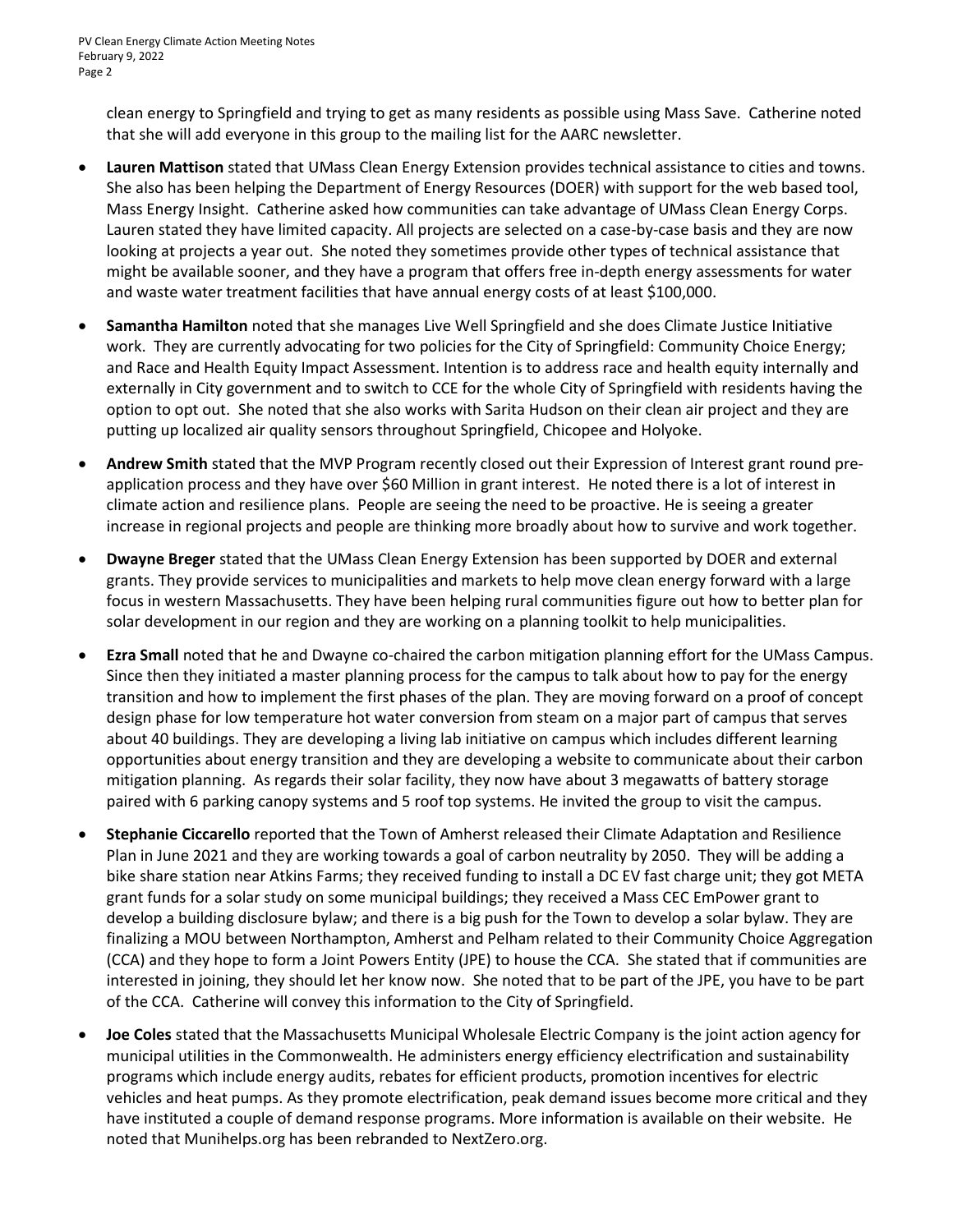- **Zara Dowling** stated that the UMass Clean Energy Extension received a grant from the National Renewable Energy Laboratory to develop a proactive planning/siting/financing concept for solar facilities in rural municipalities and they have piloted with Blandford, Westhampton and Wendell. There will be a community survey to find out what people want and this will be the basis for an action plan. They are also working on the GHG inventories with PVPC. In addition, they have a Pollinator-Friendly Solar PV Certification Program to encourage the promotion of native flowering plants when installing ground-mounted solar arrays.
- **Wayne Feiden** stated that Northampton adopted their climate action plan last February and they merged it into their updated comprehensive plan. They are doing a number of projects on the resiliency side. They have 3 separate nature-based solution storm water projects and they are searching for a site for a Community Resilience Hub. He noted that Northampton coordinates ValleyBike and they are currently trying to expand from 8 to 11 communities. They have been moving a series of regulations through to require climate change adaption or incentivize it. They've done work with the PVPC helping them in thinking about how to set up a scoring system for a Capital Improvement Program so they can bring climate into the evaluation.
- **Mark Rabinsky** stated that the DOER Green Communities Program will soon announce the awardees for their last grant round and they will release their newest Program Opportunity Notice (PON) for competitive grants. Any Green Community that finished their previous grant, is in good standing and has completed their annual report is welcome to apply. He noted that DOER announced the Straw Proposal for the new Stretch Code. They did a presentation which should be available on line and there will be regional meetings as well. As regards the new PON, he noted that LED lighting will be capped at 50% of the allowable grant request and it is limited to public school buildings. Also, they are limiting requests for new fossil fuel heating equipment. He noted they will likely have a webinar once the PON has been released.
- **Catherine Ratte** noted that PVPC received an EmPower grant which will expand work in Springfield on an energy efficiency business that is owned and managed by people of color. PVPC also received a Mass Clean Energy Center ACT4All competitive grant to work with the 7 municipalities that are hosting ValleyBike stations to promote access passes. A subset will receive their own electric bike with the idea of getting people out of gas powered vehicles. As regards Green Communities Technical Assistance, PVPC is collaborating with UMass to help municipalities update their GHG emissions inventory or to get them one if they don't have one. Some communities will work on net zero scoping. PVPC was also funded by Health Care Without Harm to work with the Public Health Institute of Western Mass and PVPC was hired to produce a playbook for other health care systems who want to help run the climate resilient scenarios. She will share the information so the group can see if their health care systems would like to take advantage of those resources.

Catherine noted that the Energy Efficiency Conservation Block Grants are back in the Infrastructure Bill and she asked if anyone is interested in submitting a regional application. Several Committee members expressed interest. Catherine will do the research and she will share the information with the group.

Catherine asked if anyone had ideas about topics for our next meeting. She noted that the group has not met in almost a year and will now be meeting quarterly.

Andrew talked about the energy consumption of the massive planes in our area that idle for hours and he felt it is essential to have some conversations with Westover and Barnes.

Ezra asked if there is an annual GHG emissions report for the Pioneer Valley. Catherine stated that there isn't an annual requirement. She stated that we updated the status of greenhouse gas emissions for the region in 2018 or 2019. Catherine pointed out that this Committee is the oversight group for the implementation of our regional Clean Energy Climate Action Plan so whatever the group thinks is important to do we will figure out how to fund it. Catherine will send out the status from the last time this was done. As regards the idea of an annual report, Zara noted that the data lags behind, sometimes by several years. Ezra stated that he can share UMass data whenever the group is interested.

The meeting adjourned at 11:00 a.m.